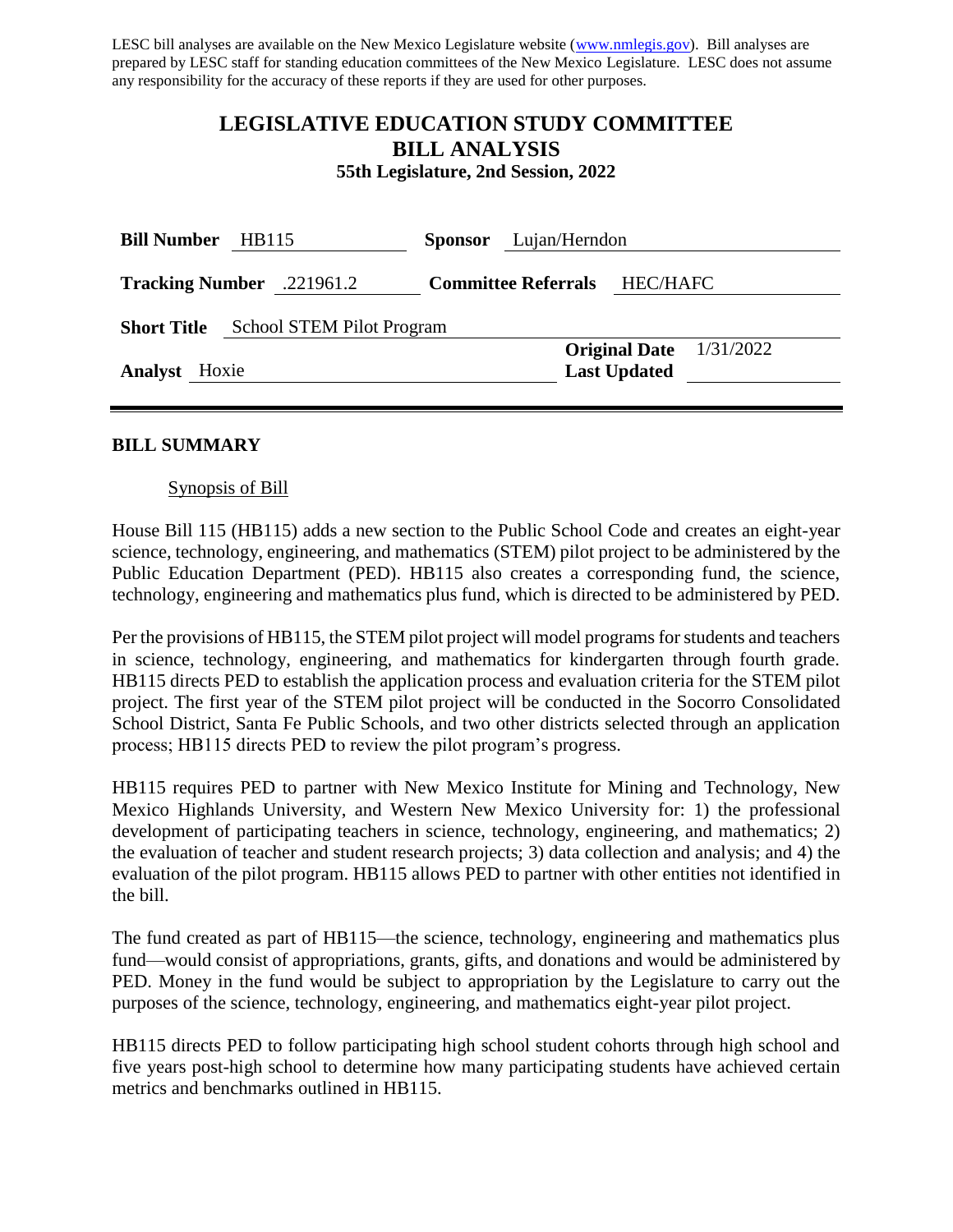#### **HB115 – Page 2**

### **FISCAL IMPACT**

The bill appropriates \$5 million from the general fund to the STEM plus fund for expenditure in FY23 and subsequent fiscal years to carry out the STEM pilot project. Any unexpended or unencumbered balance remaining at the end of FY23 shall not revert to the general fund.

#### **SUBSTANTIVE ISSUES**

**Student Proficiency Data in Science and Math.** In 2019, proficiency levels across the state were extremely low, consistent with previous years, demonstrating the majority of students in New Mexico are not proficient in math or science. In grades three through 12, 35 percent of students were proficient in science and 20 percent in math. The 2019 National Assessment of Educational Progress (NAEP), a national assessment of a sample of U.S. students mandated by Congress, showed similarly low proficiency rates for New Mexico, with New Mexico second to last for fourth and eighth graders in math.



**Funding for Science and Math Initiative.** In FY22, the Legislature appropriated a total of \$3.026 million to PED for teacher professional development for computer science, mathematics, and science. For FY23, PED requested \$3.026 million for the science, technology, engineering, arts, and math (STEAM) initiative to support implementation of mathematics, science, and computer science through professional development and technical assistance. The department also requested an additional \$500 thousand from the public education reform fund to fund the STEAM Initiative. The department's budget request notes the STEAM Initiative supports the use of high quality instructional materials and professional development.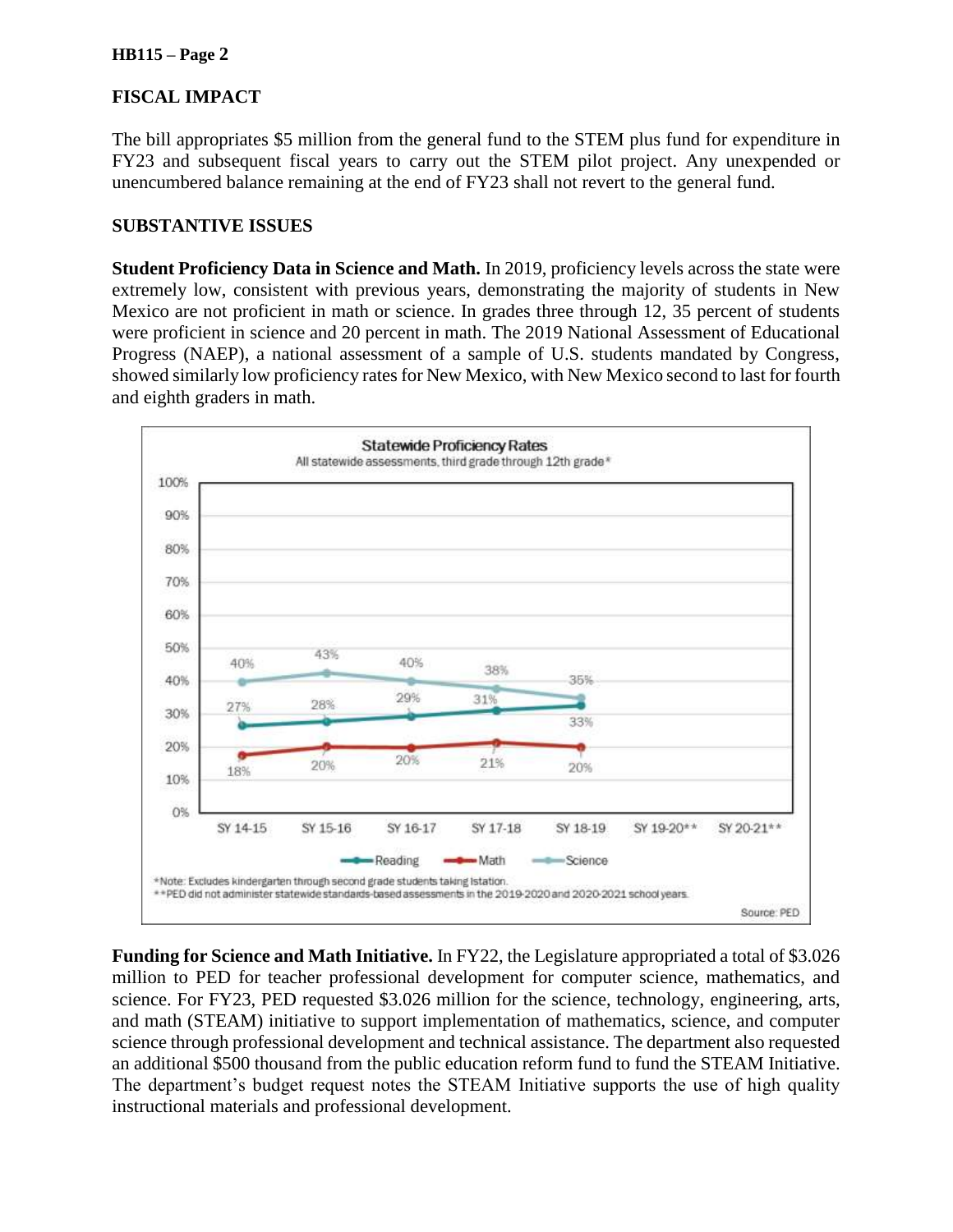### **HB115 – Page 3**

Pilot Project Benchmarks. The STEM plus pilot project created by HB115 requires students participating in the pilot project to be evaluated prior to participating in the pilot, during their participation, and the following school year as measured by standardized tests. HB115 does not prescribe which standardized tests are to be used for evaluation. HB115 requires PED to track outcomes of students participating in the pilot project through high school and five years post-high school. This tracking includes how many participating students achieved the following metrics:

- Achieved higher benchmarks than grade level cohorts in high school and higher education;
- Graduated from high school with a diploma of excellence or received a high school equivalency credential;
- Placed higher in college-level mathematics;
- Graduated from college with at least a bachelor's degree in a science, technology, engineering or mathematics field; and
- Applied to graduate school or were employed in their degree field or chose to become or became public school teachers in New Mexico.

For students who do not receive at least a bachelor's degree, HB115 requires the reporting of students that completed associate's degrees or career technical certificates in a STEM field and report if students are employed at higher rates than non-participating students.

It is unclear if PED has the capacity to conduct this type of reporting.

**Data Reporting and Requirements.** HB115 requires PED to use baseline metrics gathered from required math and science assessments given in eighth grade to follow student cohorts through high school and five years after high school. It is unclear if PED currently has such data collection and tracking systems in place to meet these requirements. Data required to be tracked includes some metrics that fall outside of the kindergarten through  $12<sup>th</sup>$  grade education system, such as post-secondary graduation rates and employment information. The New Mexico Higher Education Department (HED) has begun to develop a New Mexico Longitudinal Data System (NMLDS), but this project is not yet completed and a completion date is unclear. The goal of the NMLDS is to better connect data sets from departments such as PED, HED, the Early Childhood Education and Care Department, and the Department of Workforce Solutions. Until the completion of the NMLDS, it is unclear if PED would have access to the information and systems required of the department by the proposed provisions of HB115.

# **ADMINISTRATIVE IMPLICATIONS**

HB115 would require HED to work closely with PED to track students who participate in the program for five years after high school graduation.

The HED agency analysis notes HB115 would likely increase administrative costs, but further review is needed to ascertain the full financial impact.

# **TECHNICAL ISSUES**

It is unclear if PED would be required by HB115 to contract with partner universities or if the department simply "may" partner, leaving uncertainty around how partner universities would be compensated for professional development services rendered.